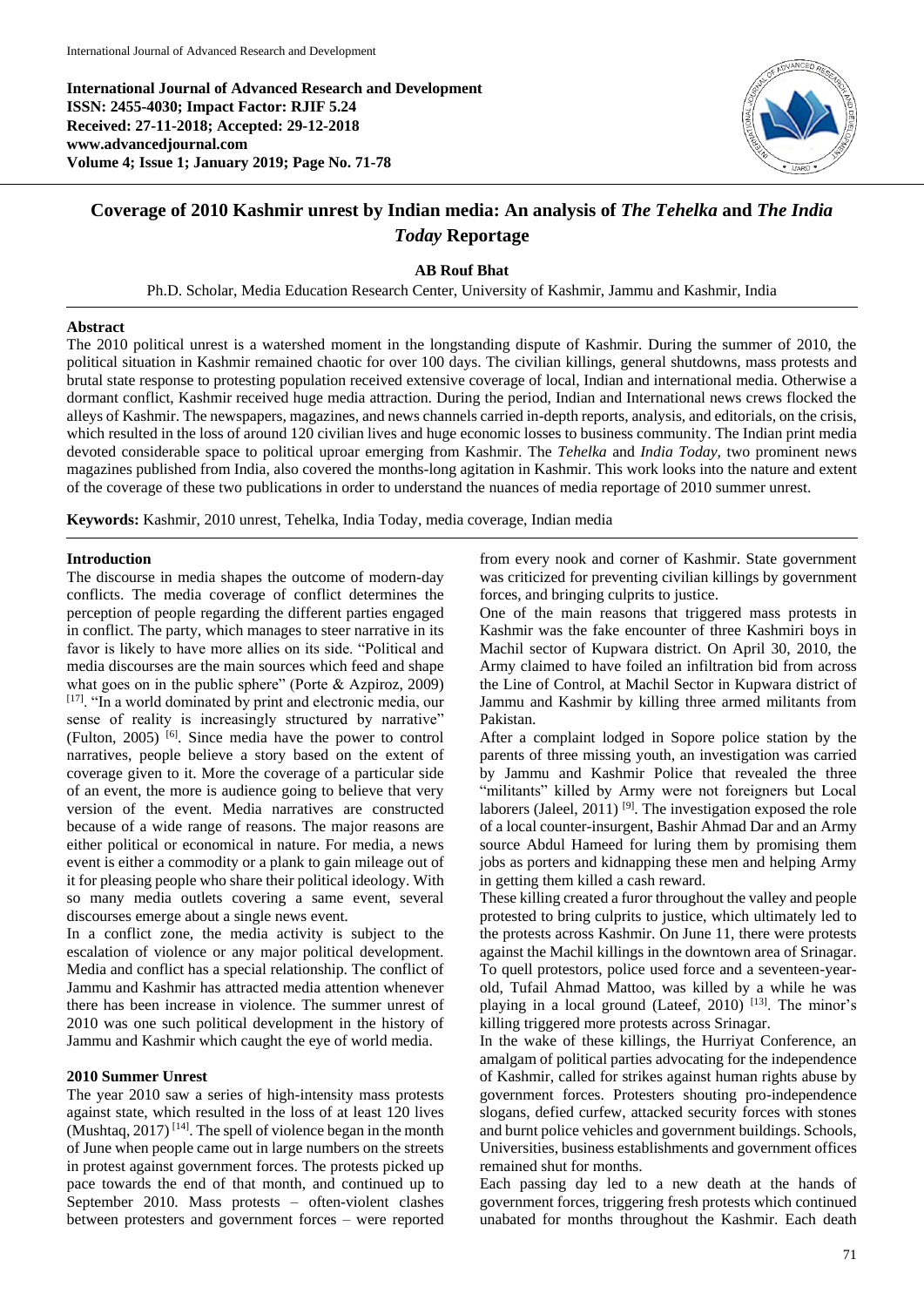proved to be a catalyst for a daily ritual of street battles between forces and protestors.

To stop the escalating of clashes, government imposed indefinite curfew throughout Kashmir in August. With the growing number of deaths, the demands for the removal of Chief Minister, Omar Abdullah, increased. Abdullah concerned over the increasing violence issued many statements but none seemed to have any effect on ground. Soon, the Indian Prime Minster, Manmohan Singh, constituted an All Party Delegation Committee to break the deadlock in Kashmir (Yardley, 2010)<sup>[18]</sup>. This delegation was also supposed to meet Hurriyat leaders which they declined. Home Minister, Palaniappan Chidambaram, announced the release of students who had been detained for throwing stones. It was also announced that all schools and universities - closed during recent unrest - would re-open. The situation in the valley led UN Secretary-General, Banki Moon to express concern. He advised exercise of utmost restraints over the protestors, killings and arrests and asked India to address problems peacefully (Mushtaq, 2010)<sup>[14]</sup>.

#### **Media Coverage of Kashmir**

Indian media is often accused of bias in covering Kashmir conflict. Author and academic, Shahnaz Bashir (2017) writes: "The mainstream media in India has been distorting and selectively presenting the reality in Kashmir." Kashmir gets a lot of coverage in Indian media. Senior Indian journalist, Shekhar Gupta  $(2015)$ <sup>[7]</sup> while commenting on coverage of Kashmir issue admitted that Indian media has never been truthful. The 2010 unrest saw a flock of Indian journalists flying to Kashmir. Most of the media houses have their bureaus in Srinagar, however, reporters from Delhi were assigned to cover the crisis.

"India's national media has generally followed the official line in relation to Kashmir (Khalid, 2015) [11]." So, it becomes interesting to study how Indian media covers Kashmir conflict while having its national interests at stake.

#### **Objectives**

- 1. To examine the coverage of 2010 summer unrest qualitatively.
- 2. To identify the focus of media reports.
- 3. To analyze the reportage of select newspapers quantitatively.

#### **Sample**

Two leading news magazines of India- *The Tehelka* and *India Today* have been selected for the study. The issues of select publications from July, 2010 to August, 2010 form the sample of this study.

#### **Research Methodology**

The study intends to examine the coverage both qualitatively and quantitatively. For achieving this, the content analysis method will be adopted. This will help study the focus and extent of reportage - stories, editorials, and photographs of select news magazines. As a research tool, content analysis is used to determine the presence of certain words or concepts within texts. This helps in the quantification and analysis of the presence of such words and concepts and later develops their relationships with audience and time. Content analysis helps in finding specific characteristics within the text. It helps in making sense of large quantity of data in a systematic manner.

W. Lawrence Neuman (1997) describes content analysis as a "technique for gathering and analyzing the content of text. The 'content' refers to words, meanings, pictures, symbols, ideas, themes, or any message that can be communicated. The 'text' is anything written, visual, or spoken that serves as a medium for communication.**"**

Arthur Berger (1991) says: "Content analysis is a research technique that is based on measuring the amount of something (violence, negative portrayals of women, or whatever) in a representative sampling of some massmediated popular form of art." The original source can be printed publications, broadcast programs, other recordings, the Internet, or live situations.

Content analysis is widely used in a media and literature studies. In media content analysis, first the medium – newspapers, magazines, radio, TV, film – is selected, then the researcher determines the period of which the media content is to be studied and at last the content is selected for analysis. Harold Laswell  $(1927)$ <sup>[12]</sup> is credited to have introduced content analysis to study propaganda. Since then it has been widely used in studying media content to understand the portrayal of different communities in media reportage.

#### **Content Analysis Methods**

There are two ways of doing content analysis of media content:

- **1. Quantitative content analysis:** This technique examines the content on the basis of key words and frequency. Quantitative content analysis helps in making sense of a large amount of data by deciphering it into numbers and charts.
- **2. Qualitative content analysis:** In this technique, the researcher examines the relationship between the text and audience. The analysis of media content using this technique depends on researcher reading and interpretation of the content. Qualitative content analysis helps in going behind the usual meaning of the media content.

#### **Justification**

The researcher has used both the method for this study. The 2010 crisis in Kashmir received extensive media coverage in international and local media. The newspapers and magazines carried special and in-depth reports, analysis, editorials on these crisis. Prominent Indian news magazines – The *Tehelka* and *India Today –* also covered the turmoil by sending special correspondents to this state. As such, the nature and extent of media coverage merits scholarly attention.

#### **Review of Literature**

Considering the significance of the events, many authors, journalists, academicians document and summarized these major political developments. The most comprehensive account of 2010 summer turmoil is a book titled *Until My Freedom Has Come* edited by Sanjay Kak – a documentary filmmaker. This is a collection of essays, articles, personal accounts by prominent journalists, sociologists, writers, political analysts, students, artists, academicians and lawyers. The collection was received with full praise by the literary and intellectual circles in and outside Kashmir. Noted author Arundhati Roy in praise of this book said: "Here is a book that rips through the falsehoods and false noise that has deepened the silence about Kashmir. It shows moral courage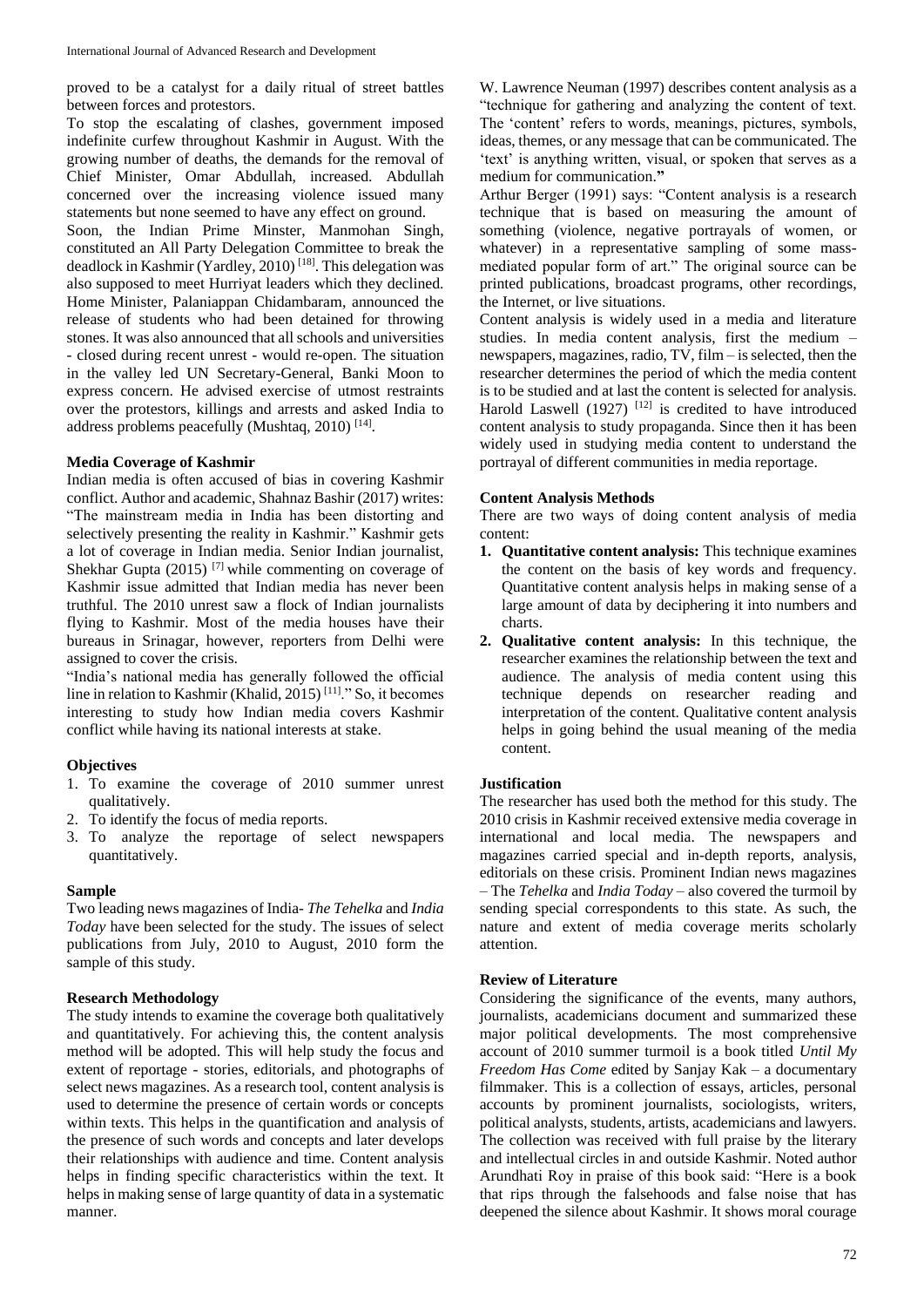and intellectual integrity. Here, finally, Kashmiris tell their own stories, analyze their own situation and dream their own dreams. And they do it bravely and beautifully." This book provided a platform to the people of Kashmir to vent out their feelings, and emotions about the event which cost them dearly.

Sanjay Kak, in the introductory chapter of the book, has discussed the evolution of conflict in the state and the rise of discontent among people during 2010 summer. He wrote: "Summer has gradually emerged as the season of face-off, played between out almost ritually in the valley." Kak described this anthology as a "collection [which] brings together a diverse set of responses to the events of 2010, a time of great upheaval in Kashmir."

Parvaiz Bukhari, a noted Kashmiri journalist, in the first chapter of this book titled *Summers of Unrest Challenging India* wrote: "The summer of 2010 witnessed a convulsion in the world's most militarized zone, the Indian-controlled part of Kashmir, an unprecedented and deadly civil unrest that is beginning to change a few things on the ground."

Another comprehensive study is a report *Behind the Numbers: Profiling those Killed in Kashmir's 2010 Unrest*. This report, prepared by Zubair Ahmad Dar for Centre for Dialogue and Reconciliation, studied the socio-economic conditions of families who lost a member in 2010 protests and the processes of justice that followed the death of these young men and women. A report on the media coverage of 2010 unrest in Kashmir shows a "discernable change" in the media coverage of local Kashmir media and mainstream media in India. Published in media watchdog, The Hoot, *Reporting The 2010 Agitation in Kashmir* (2011) <sup>[3]</sup> found that there was a stark difference in the coverage of local and mainstream newspapers. The report indicated that both media underreported some aspects of the unrest. According to a research paper, *Crisis and Media Narrative: An Analysis of Media Reportage of 2010 Kashmir Unrest, (2018)* [18] newspapers like The New York Times and The Guardian underreported 2010 Kashmir unrest as compared to turmoil in Middle East countries. The paper also shows that the turmoil was portrayed in a negative way. *Portraying Kashmir: Local Media Vs National Media* (Afsar, 2016) [1] discusses the image of Kashmir in media reports. It points out that "the coverage by the national media mostly presents the government's point of view… and injects a communal angle intentionally into the news stories." A 2017 Reuters Institute for the Study of Journalism study on Indian media coverage of 2014 flood in Kashmir shows that the coverage was security-centric to create sympathy for Indian army, typically viewed as an occupying force in Kashmir.

# **Findings**

# **India Today**

**July 2 issue**

India Today carried no story in its July 2 issue about the incidents that happened in Kashmir during the last week of June.

#### **July 12 issue**

#### **Headline:** *Descent into chaos*

**Byline:** Aijaz Hussain, Kashmir correspondent for Associated Press, and Bhavna Vij-Aurora, Senior Editor, India Today.

**Story length:** 1744 words.

**Quotes/Sources:** A total of 6 sources have been mentioned

in the story  $-2$  of them are identified as government sources; 3 officials have spoken in the report  $-2$  of them have been identified while 1 is unidentified; also 1 other identified nongovernment source has also been mentioned.

#### **Key points:**

 Chief Minister, Omar Abdullah, acknowledges that everything is not under his government's direct control; Home Minister, security experts blame Pakistan for disturbance; Prime Minister, Manmohan Singh, chairs high-level security meeting, decides not to send more forces to Kashmir; Chief Minister questions timing of Hurriyat leader, Syed Ali Geelani's demands.

#### **Headline:** *The act effect*

**Byline:** Reported by Sandeep Unnithan, Deputy Editor, India Today.

**Total no. of words:** 234.

**Quotes/Source:** Story has only one quote with unidentified official source.

#### **Key points:**

- Insurgency responsible for government's reluctance on the withdrawal of Armed Forces Special Powers Act (AFSPA); Army Chief defends AFSPA.
- Home Ministry mulling to amendment bill related to AFSPA.

# **Headline:** *Between a rock and a hard place*

**Byline:** Sandeep Unnithan.

**Story length:** 302 words.

**Quotes/ Source:** Story has two quotes from unnamed official sources.

## **Key points:**

 Poor living condition of CRPF personnel in Kashmir; 1600 CRPF men injured during 2008 Amarnath land controversy; lack of political will responsible for bad condition of paramilitary forces in Kashmir.

#### **Headline:** *Fully loaded* **(photograph)**

A policeman holding two stones in his hands during a street battle with protesters was published in the July 12 issue as the Image of the Week.

#### **July 12 issue**

#### **Headline:** *From the editor-in-chief* **(editorial)**

**Byline:** From Aroon Purie, Editor-in-chief, India Today.

# **Story length:** 542 words.

# **Key points:**

 Central government creates confusion when situation is worsening in Kashmir.

#### **Headline:** *Where is the leader?*

**Byline:** Reported by S. Prasannarajan, Managing Editor, India Today, *et al.*

**Story length:** Out of 4661, 633 words have been exclusively decided to Kashmir.

**Quotes/Source:** This long piece carries a total of seven quotes, with 4 from official sources – 3 identified, 1 unidentified. Also an academician and a commoner have been quoted in the story too.

#### **Key points:**

 Due to poor governance in Kashmir, the mobs, curfews and army are back on streets; CRPF and J&K police is on the verge of revolt as they face the onslaught by the people.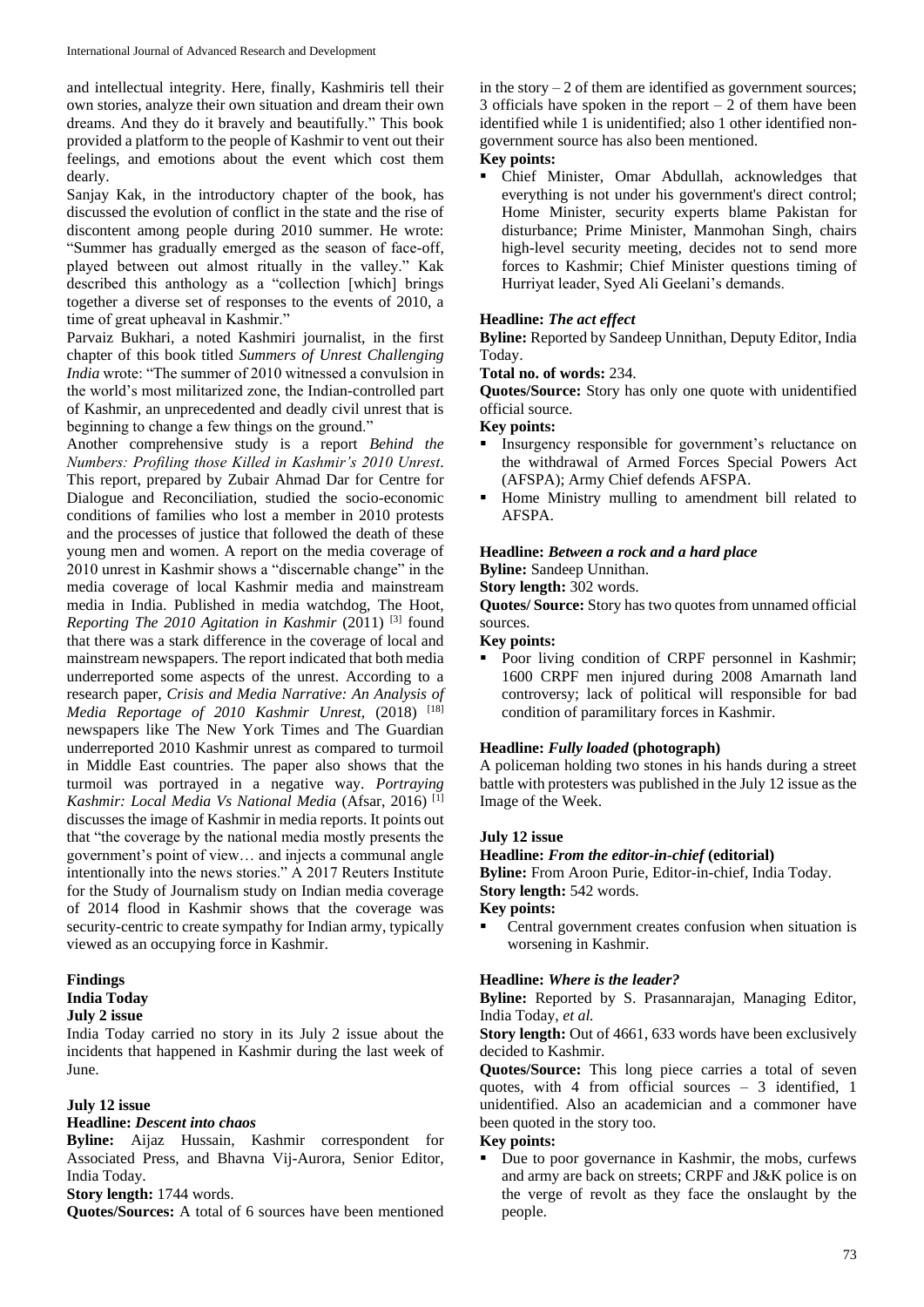- Home minister expresses displeasure over back-channel talks with Hurriyat.
- Political establishments and forces lack coordination.

#### **July 26 issue**

# **Headline**: *Armchair Politicians*

**Byline:** Kaveree Bamzai, editor, India Today.

# **Story length:** 499 words.

**Quotes/Source:** No person has been quoted in the piece. **Key points:**

- Disconnected politician like the Chief Minister of Jammu
- and Kashmir are unaware of peoples' troubles.

# **August 2 and 7 issue**

No story was carried in these two editions of the magazine.

#### **July 12 issue**

**Headline:** *Omar Abdullah: Lost in the valley* **Byline:** Kaveree Bamzai.

#### **Story length:** 2831 words.

**Quotes/Source:** Total number of quotes used is  $\text{six} - 2$  from identified government sources; 3 official quotes – 2 with identified sources and one anonymous, 1 quote from nongovernment party with source identified.

## **Key points:**

- The ongoing turmoil exposes real situation in Kashmir; Chief Minister frowns any consultation with New Delhi; Chief Minister not sharing his people's grief; cosmetics measures taken by Chief Minister to normalize situation.
- Chief Minister's inability to see the pattern of protests and giving opportunity to Hurriyat to benefit from the situation; the discourse of protests changes from human rights violation to self-determination.
- Home Minister appeals people to have faith in Omar Abdullah; Home Secretary advises Omar to meet people.
- Cabinet Committee on Security (CCS) decides to send more troops to Kashmir.

# **Headline**: *The fiery four*

**Byline:** It carries no byline.

**Total no. of words:** 440 words.

**Quotes/ Source:** Two quotes have been used.

#### **Key points**

Hurriyat leader Syed Ali Geelani, Masarat Alam, Aasiyeh Andrabi of Dukhtarn-e-Millat Geelani are labeled as radicals; Mirwaiz Umar Farooq is projected as a moderate face of Kashmir's "separatist" camp.

#### **Headline:** *Internet warriors*

**Byline:** reported by Aijaz Hussain. **Story length:** 388 words.

**Quotes/Source:** No person has been quoted in the report.

# **Key points:**

- Kashmiri's have found a new style of intifada street protests; protest calendars are circulated on Internet; social networking acts as an interface between streets, separatist leaders and a source of news for journalists; the video clips, photographs uploaded are used to register the protests worldwide.
- Security agencies are using social networking sites for surveillance.

# **Headline:** *'I'm my own worst enemy' (Interview)* **Byline:** Reported by Kaveree Bamzai.

# **Story length:** 1031 words.

#### **Key points:**

- There are varied levels of anger and resentment. Jammu and Kashmir is a political issue. It needs to be handled politically.
- A sustained political dialogue with mainstream and separatists; disengaging Pakistan is detrimental to Kashmir; creation of employment opportunities for youth; reach out to people.
- Reorient the procedure of forces from counter insurgency to law and order.
- Separatists have a role in ensuring that needless deaths do not occur. Hurriyat represent a constituency of people.

# **July 12 issue**

# **Headline:** *Valley is greener*

**Byline:** Reported by S. Prasannarajan.

**Story length:** 534 words.

**Quotes/Source:** No quotes have been used in the report.

#### **Key points:**

- The struggle for azadi in Kashmir is inspired by the ideal of the alternative and is played out under the gaze of Pakistan.
- The struggle in Kashmir is no longer against administration but for azadi, which is in tune with the freedom struggle of Islam elsewhere.

## **August 30 issue**

No story appeared in August 30 issue of India Today.

#### **Analysis of India Today coverage:**

An analysis of India Today coverage shows that the preference was given to a wide range of issues. The role of Chief Minister, security of Indian state, laws like Armed Forces Special Powers Act, living condition of government forces, role of separatists in creating trouble, use of social media and pro-freedom movement remained the top priority of India Today coverage. What was lacking in the reports was the picture of the condition of common man because of ubiquitous and endless violence. There was a negligible representation of the victims of violence by government forces. It was also found that the publication relied mostly on journalists from New Delhi, however, some Srinagar based correspondents were also assigned the job of reporting. Most of the sources consulted in the reports are government officials. The voice of common man is absent from the reports. It was also found that the reports didn't provide the ground picture but rather gave analysis of other mundane issues. It was found that the reportage mostly revolved around government. In most of the reports, it was found that voices from different political parties were also missing.

# **Tehelka**

#### **July 3 issue**

The Tehelka carried no story in its July 3 issue about the incidents that happened in Kashmir during the last week of June 2010.

#### **July 10 issue**

**Headline:** *Volatile valley. Who is stroking the fire?* **Byline:** Parvaiz Bukhari, Kashmir correspondent. **Story length:** 537 words.

**Quotes/Source:** One identified government source has been quoted in the report.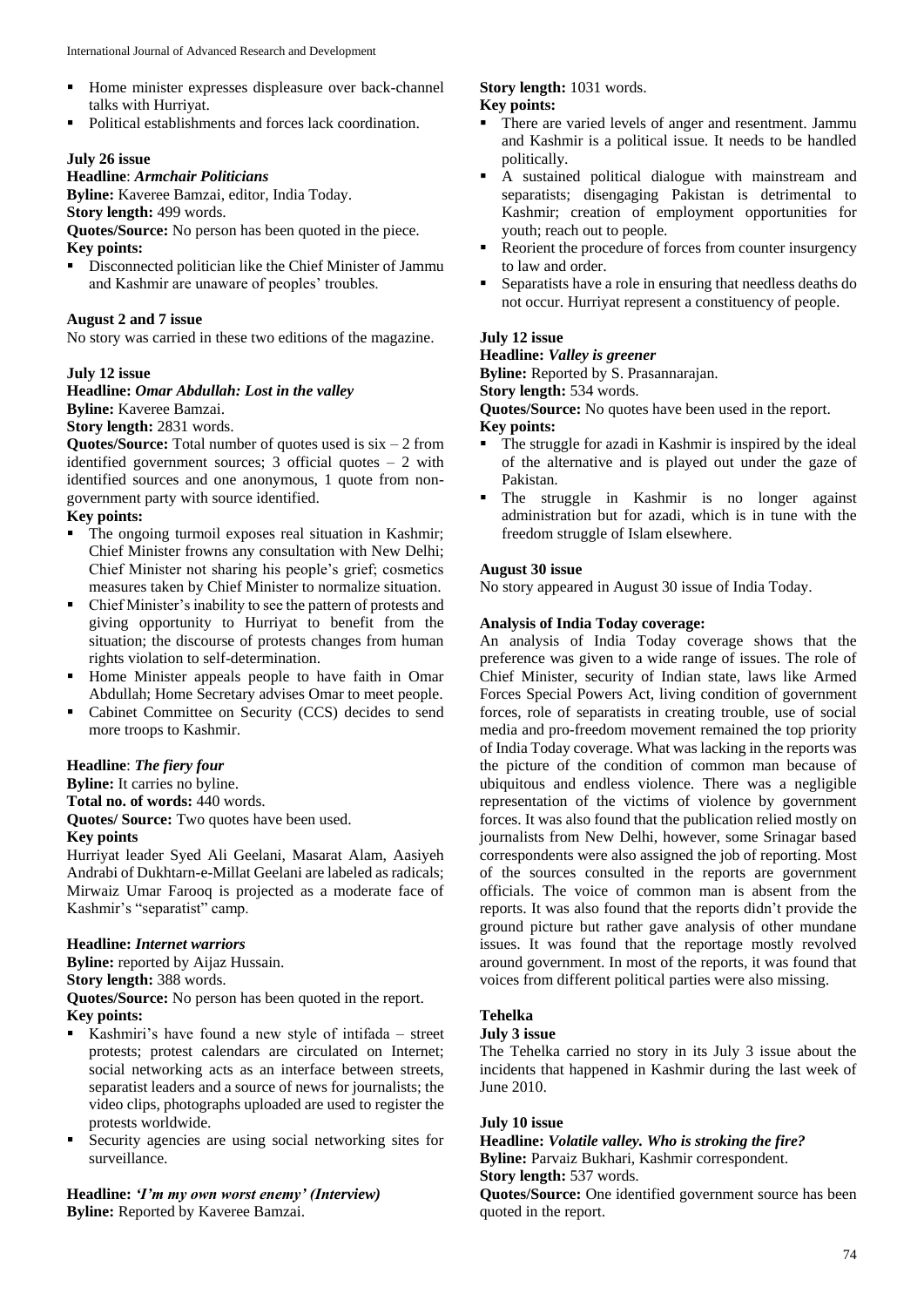#### **Key points:**

- Hurriyat leaders have exposed the limits of political power of chief minister.
- District authorities asked to seek Army's help for preventing anti-India upsurge; the Governor's office asked Chief Minister to report government activity to Raj Bhavan.
- The opposition PDP misses no opportunity to push Omar further into a corner.

#### **July 17 issue**

**Headline:** *Liberty is not a stone's throw away in valley* **Byline:** Syeda Afshana, Academician.

#### **Story length:** 588 words.

**Quotes/Source:** No people have been quoted in the story. **Key points:**

- The people of Kashmir are distressed over current situation, ceaseless chaos, endless deaths and disillusioned with politics.
- From armed insurgency to peaceful marches to stonepelting, the form of resistance has changed; dire need for strengthening ideological impulse of the commoner.

#### **July 24 issue**

#### **Headline:** *The Valley will accept a client regime no more* **Byline:** Prem Shankar Jha, senior journalist.

**Story length:** 1304 words.

**Quotes/ Source:** Nobody has been quoted in the report. **Key points:**

- The transformation from gun culture to stone pelting has conferred a moral ascendancy on the pro-freedom movement
- Stone pelting has emerged as the most potent threat to the legitimacy of Indian state; the motivation of protesters is born out of profound rebellion against injustice; the stonepelting youth have become the spearhead of a new movement gaining support day by day.
- There is a difference between Mufti Sayeed's and Omar Abdullah's government in dealing with insurgency.

#### **July 24 and August 7 issues**

Tehelka carried no story in its July 24 and August 7 issues regarding Kashmir.

## **August 14 issue**

#### **Headline:** *A man. A mess. A map. Omar Abdullah plots a way out for Kashmir*

**Byline:** Vijay Simha, Editor-at-large, Tehelka)

**Story length:** 2228 words. Quotes/Source: Total number of quotes used is twelve – with 11 from identified government source, and one quote from a common man.

## **Key points:**

- Omar visits a village as a part of his Tehsil Contact Programme to meet people and take them in confidence.
- **People continue to protest; Omar seems to be without** emotions; his lack of expression makes the opposition PDP to hurl criticism.
- Omar and his party arrive at a decision to exhaust the protestors.
- Some of the engagements by Omar have worked at least for a while when Syed Ali Shah Geelani, Chairman Hurriyat Conference, asked people to follow Gandhian ways of protest.

#### **Headline: 'The international dimension of Kashmir is not going to be resolved just because I build more roads or better bridges'**

#### **Byline:** No byline.

**Story length:** 640 words.

#### **Key points:**

- Omar says Kashmir has political and international dimensions which cannot be resolved by building more roads, hospitals, schools.
- Omar believes that the autonomy should be restored as it existed between 1947 and 1953; Pakistan should move forward on General Musharraf's four-point formula.
- Omar says he would talk to stone-pelters.
- Long working hours are making it difficult for government forces to distinguish between friends and foes; New Delhi should allow J&K to be self-sufficient in generating power to its true potential.

## **Headline:** *Is this man the heir to Geelani's mantle? How Masarat Alam makes young Kashmiris dance.*

**Byline:** Zahid Rafiq, reporter, Tehelka.

#### **Story length:** 816 words.

**Quotes/Source:** Four people have been quoted, 2 of them are unidentified government sources, while an unidentified nongovernment source and a common man have been quoted too. **Key points:**

- Between the young stone-pelters and the sentiment for freedom, there is Masarat Alam in the middle mobilising people, coining catchy slogans and planning protest calendars from the underground; Alam has a canny eye for any form of protest.
- Alam has been jailed for more than 10 years for "breaking the Hurriyat Conference" and "uniting the Hurriyat"; disillusioned by Islamabad's policies towards Kashmir, Alam is now fighting for an independent Kashmir.
- Alam's reputation continues to be of a man who is not cut off from the people.
- Alam devised 'Ragda': a dance in which people form circles, stand shoulder-to shoulder, and stomp their feet shouting anti-India slogans.

#### **August 21 issue**

## **Headline:** *It is time for Governor's Rule. The tension would then dissipate and the political process would restart* **Byline:** Prem Shankar Jha.

#### **Story length:** 790 words.

**Quotes/ Source:** Total number of quotes used is six – 2 from identified government sources, 3 official quotes- 2 with identified sources and one unidentified, 1 quote from nongovernment party with source identified.

#### **Key points:**

- The New Delhi government has lost empathy; people of Kashmir should be empathized; Delhi doesn't ask why youth of Kashmir are throwing stones.
- Kashmir Police has not found another way of subduing the stone-pelters.
- Indian leaders have no clue about the anger of the youth in the valley.
- If India continues to fail to understand people, they will continue to defy curfew and come out to dare police to shoot them; the calm in valley is deceptive for it is no more than the eye of the storm.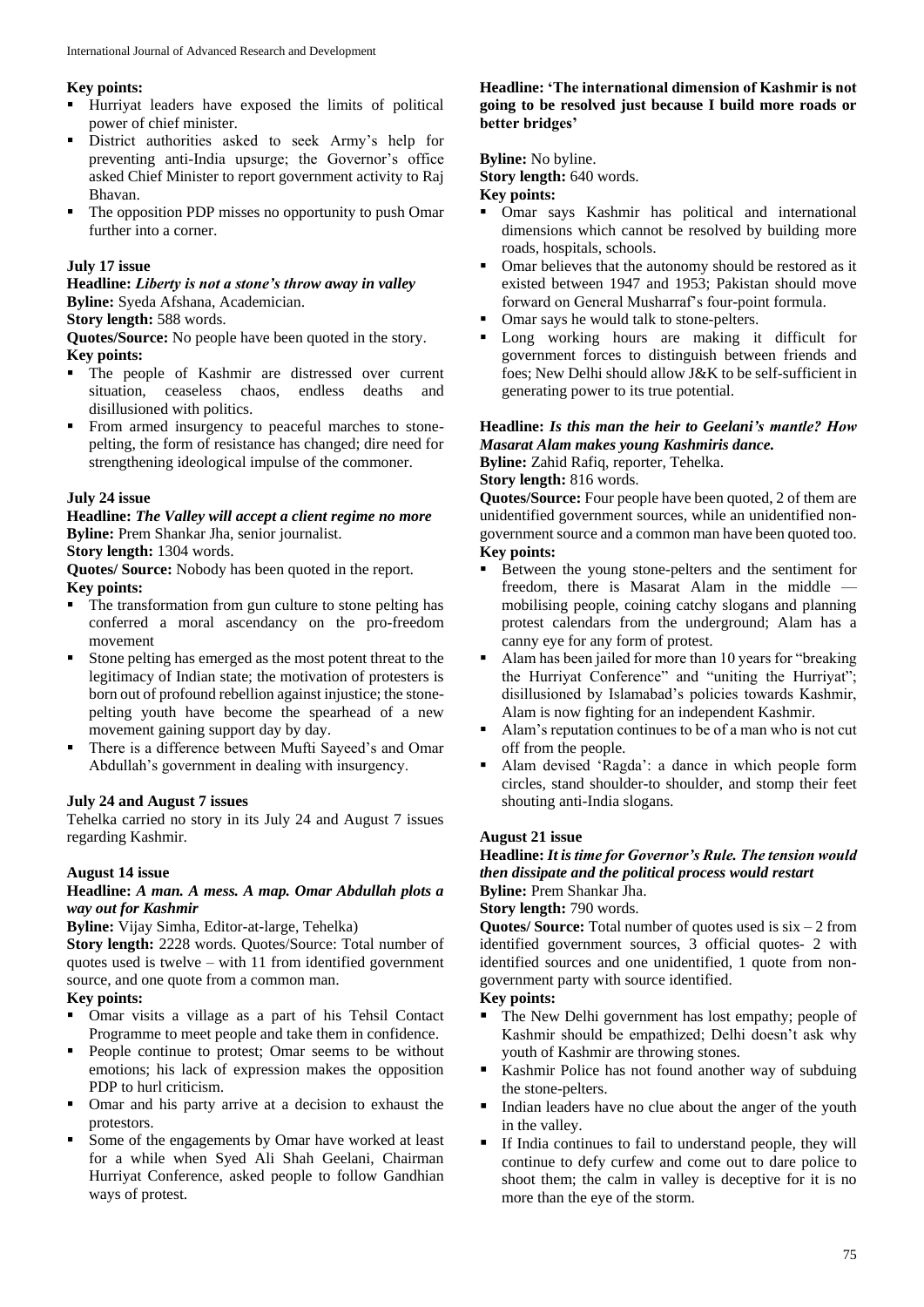Governor's Rule would douse most of the anger. Kashmiris would claim victory.

# **Headline:** *…throw Kashmir open to the world. Both the Kashmirs must reunite…*

**Byline:** Vijay Simha, Editor-at-large in Tehelka.

**Story length:** 927 words.

# **Key points:**

- Beating Kashmir is the easiest thing to do. But by doing so, India has pushed people into a civil movement.
- People's Democratic Party wants to see the unification of the two Kashmirs, by making borders irrelevant; people can use both Indian and Pakistani currency; open old routes that connected Kashmir to Central Asia, South Asia, and China; members can be elected for parliament from other Kashmir; Visa offices in Kashmir can give a sense of freedom to people.

#### **August 28 issue**

**Headline***: Demilitarise. Repeal black laws. Talk to Pakistan. Have a referendum. Remember that Kashmiris are not Indians (Interview)* **Byline:** Vijay Simha.

**Story length:** 612 words.

## **Key points:**

- Kashmir problem cannot be solved by taking administrative decisions.
- The government of India makes its people see Kashmir from a Pakistani prism.
- Kashmir is a territorial issue that India and Pakistan can discuss between themselves and have talks with Kashmir

too; status quo is not acceptable. Start with demilitarization, repeal of black laws, and removal of bunkers.

- India needs to shift its position. Pakistan is already talking about demilitarization, self-governance, open borders, and people to people contact.
- India tries to dictate the dialogue. It tries to buy loyalty in Kashmir through economic packages.

#### **Headline:** *I am a pacifist. But here's why I want to be a stone-pelter*

**Byline:** Zahid Rafiq.

**Story length:** 2846 words.

**Key points:**

- No Kashmiri feels protected by the army and CRPF; Kashmir is too long, too tragic and too bloody a story to be called a law and order problem.
- Kashmiris have been waiting for India and the world to listen to them for too long; women have been the silent sufferers in this conflict.
- Kashmir has made a transition from guns to slogans and took to stones only when protests were forcibly stopped by the state; Kashmiris want to settle their dispute with India without guns.
- If the stone-pelters and protesters continue to be killed as terrorists, Kashmiris will be pushed to dig up their old guns; the sentiment for azadi has somehow always endured in Kashmir; for the Kashmir issue to be solved, India needs to keep its money and gun aside and talk to Kashmiris.

**Table 1**

| <b>Content</b>                                | Tehelka      |       |           |       | <b>India Today</b> |           |       |
|-----------------------------------------------|--------------|-------|-----------|-------|--------------------|-----------|-------|
| Total number of stories *Excluding editorials | 10           |       |           |       | 09                 |           |       |
| No. of cover stories                          | 01           |       |           |       | 01                 |           |       |
| No. of words                                  | 10656        |       |           |       | 9178               |           |       |
| No. of editorials                             | None         |       |           |       | 02                 |           |       |
| No. of stories about common people            | 01           |       |           |       | None               |           |       |
| Stories about govt.                           | 09           |       |           |       | 10                 |           |       |
| No. of interviews                             | 02           |       |           |       | 01                 |           |       |
| Stories by local correspondent                | 04           |       |           |       | 02                 |           |       |
| Stories by national correspondent             | 06           |       |           |       | 07                 |           |       |
|                                               |              | Govt. | Non-Govt. | Local | Govt.              | Non-Govt. | Local |
| Source                                        | Identified   |       |           |       | 14                 |           |       |
|                                               | Unidentified | 3     |           |       |                    |           |       |

# **Analysis of Tehelka Coverage**

The Tehelka in its coverage of 2010 summer unrest gave prominence to issues like demilitarization and reunification of two sides of Kashmir. However, it didn't differ much from Indian Today coverage. The key frames that were found in the coverage included negative portrayal of Hurriyat Conference, resolution of Kashmir issue, security forces, Pakistan, etc. It was observed that Tehelka coverage batted for change in political dispensation in Kashmir by central government taking direct control of the situation. It also gave considerable space to the different dimensions of arriving at the resolution of Kashmir issue. The change in the mode of protest by people of Kashmir was taken seriously in the coverage. As compared to India Today, the Tehelka gave more space to local correspondents and common people.

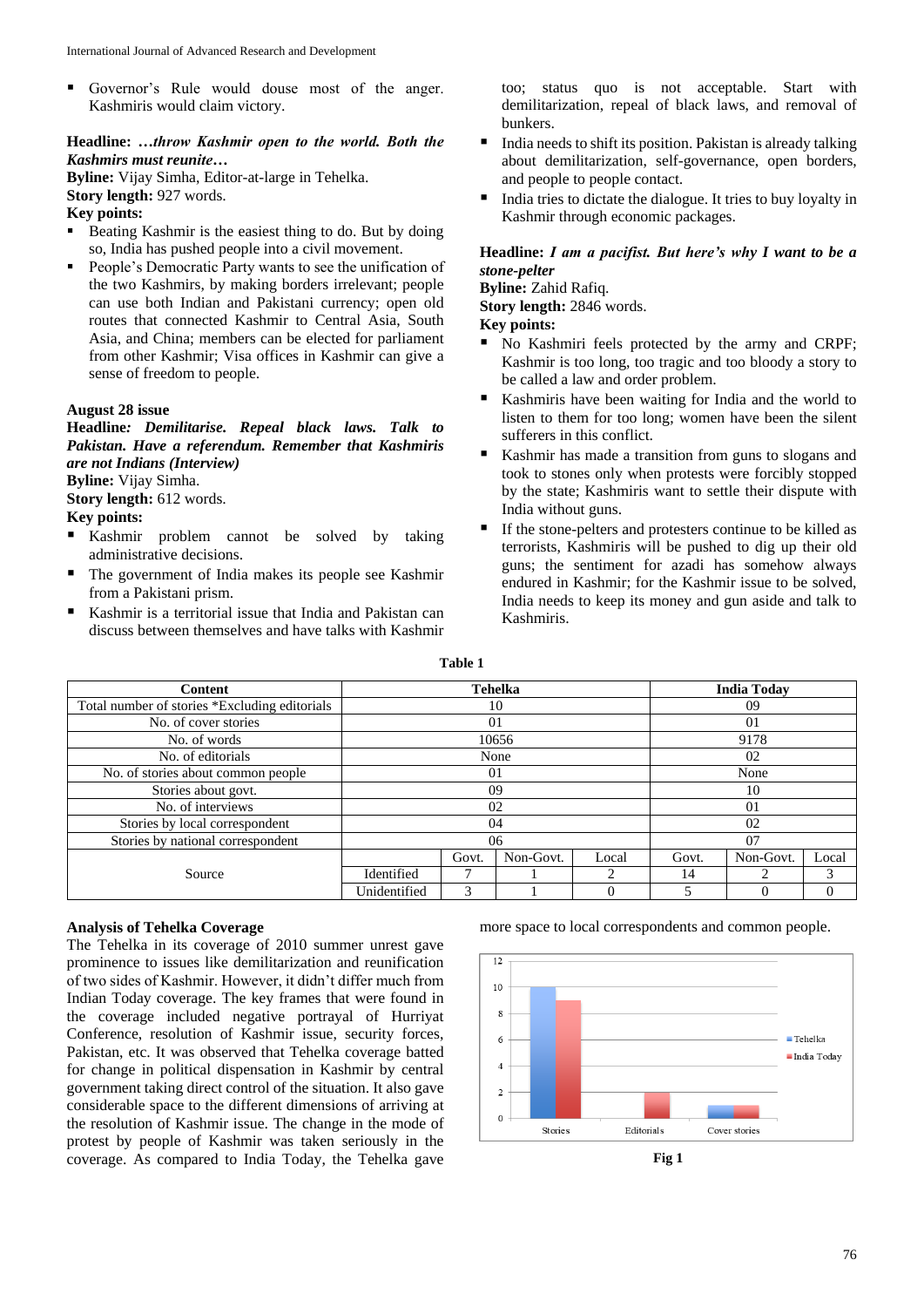











#### **Conclusion**

Given the importance and graveness of the incidents that happened during the months of July and August in 2010, both the news magazines have given almost equal coverage to the events. The researcher noticed and recorded several but slight variations in the different sections of the research as identified and categorized in the table and graphs above.

Both Tehelka and India Today have carried 10 and 9 stories respectively in their different issues during the two months and have almost dedicated 10,000 words each. During this period, Tehelka and India Today both published a single cover story. Most of the stories published in the two magazines carried official versions and hardly carried any news item about the common masses, which faced the brunt of endless violence. Almost 90 percent stories are about measures taken by the Central Government of India and the State government of Jammu and Kashmir to restore law and order in the region. Unlike India Today, the Tehelka carried a one narrative by its Srinagar based correspondent on the hardships faced by common people. However, India Today, which carried two editorials about the "law and order" situation in Kashmir to show its keenness in the situation, did not mention about the problems faced by the citizens across Kashmir in any of its reports. The Tehelka did not carry any editorial during the course, although the organization

published four opinion pieces from the local intelligentsia, which included a few academic personalities and its senior correspondent from Kashmir. India Today deputed senior level editors from New Delhi to cover the situation. The network's Srinagar based team was assisting its senior editors. They filed around 90 percent of the reports. India Today carried only two news reports from its Srinagar-based correspondent. Similarly, senior editors reported major news stories in Tehelka. One of the main findings that the researcher came across was the sources used in the reports. The Tehelka quoted 70 percent government/official sources, with identified sources outnumbering the unidentified sources. However, it used 15 percent non-government and local sources. Meanwhile, official sources dominated the news items published by India Today, with a small percentage of local sources finding their place in the reports. Around 120 killings and thousands of injuries were reported from Kashmir in these two months. The scenes on the street of Kashmir were gruesome. To downplay the ground situation, both magazines preferred to use file photos.

To sum up, both the news magazines attempted to give coverage to different measures taken by state and center government to put off the widespread violence in the region. This was achieved by giving more space to the government and sideling the voices of common people. Even the editorial, which shows the stand of any organization towards any incident, did not mention about the losses incurred by the citizens, be it the loss of human lives, economic loss, or the psychological damage. Moreover, none of the organization seemed to be depending exclusively on their own local staff to cover the events. Both the publications deputed the senior correspondents to cover the street protests and the administrative initiatives taken to douse off the violence.

#### **References**

- 1. Afsar, Mohd. Portraying Kashmir: Local Media Vs National Media. Main Stream Weekly. Retrieved from, 2016, http://www. mainstreamweekly. net/ article6614.html
- 2. Berger Arthur. Media research techniques. Newbury Park, CA: Sage, 1991.
- 3. Bashir, Aamir. Reporting the 2010 agitation in Kashmir. The Hoot. Retrieved from, 2011, http://asu.thehoot.org/books/reporting-the-2010 agitation-in-kashmir-5311
- 4. Bashir, Shahnaz. The competing narratives on Kashmir. *The Hoot.* Retrieved from, 2017, http://asu.thehoot. org/media-watch/digital-media/the-competingnarratives-on-kashmir-10053
- 5. Dar, Zubair. Behind the Number: Profiling Those Killed in Kashmir's 2010 Unrest: Research Report: Retrieved from Center for Dialogue and Reconciliation website, 2011, http://www.cdr-india.org/pdf's/ Kashmir's% 20unrest%202010,.pdf
- 6. Fulton, Helen. Introduction: The Power of Narrative. In Fulton, Helon & *et al.* (Ed.), Narrative and Media Cambridge, USA: Cambridge University Press, 2005, 1- 7.
- 7. Gupta, Shekhar. Media was never honest with Kashmir: Shekhar Gupta. The Indian Today. Retrieved from, 2015, https://www. indiatoday.in/pti-feed/story/mediawas-never-honest-with-kashmir-shekhar-gupta-495625- 2015-10-15.